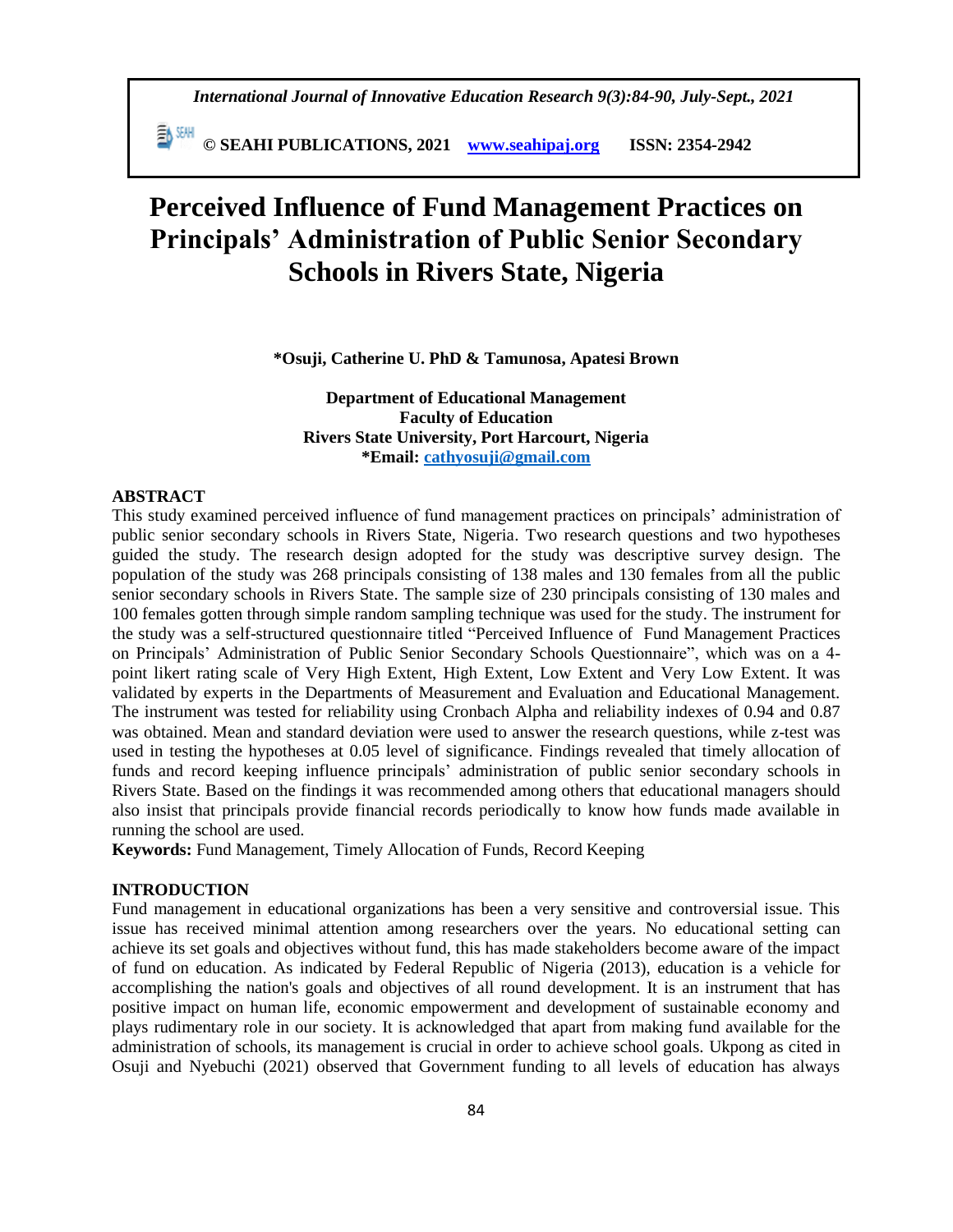remained inadequate due to its dwindling financial conditions which calls for fund management practices among principals.

Fund management in school system could be referred to as administrative task which is concerned with generation, utilization and disbursement of school funds (Brockington, 2015). It involves judicious observance of regulations and rules that guides fund generation in school, keeping and utilization of funds or assets (Okwori, 2015). Kwaghbo (2013) characterized fund management as the process of arranging, putting together, planning, coordinating and gathering of funds so as to accomplish hierarchical objectives. He further stated that principals ought to have adequate information on the procedures guiding school fund administration. Ukaigwe (2018) noted that the expectations of stakeholders for prudent financial management of schools are high, therefore it becomes imperative that principals of schools be knowledgeable in fund management practices for effective school administration. In most cases principals are perceived to be lacking the necessary idea of making budget plans and improper record keeping.

Principals need explicit practices in fund management, for example, revenue generation, assessment of the school needs, planning and programming, prioritizing areas of pressing needs, cost benefit analysis, stock taking, market survey, budgeting and financial record keeping, receipts, delegation of staff for financial matters, auditing and accountability (Osuji & Nyebuchi, 2021). Principals who are responsible for controlling and coordinating all school financial activities are relied upon by the government and general public to guarantee judicious administration of school with funds made available. The principals' inability to generate funds, neglect of budgeting practice, poor fund disbursement, imposition of illegal levies on students, poor financial record keeping and untimely fund allocation most times poses an accusation of fund embezzlement and mismanagement. Ogbonnaya (2012) posited that the focal motivation behind fund management and administration whether in government, in business, or individual is the raising of funds and guarantee that generated funds are used in viable and productive way. He further stated that great execution of any school program relies particularly upon the manner in which the monetary resources are overseen. Without good management of funds the implementation of secondary school programmes would be ill. Good fund management leads to increase in the output of funds utilization and proper allocation of the funds among competing alternatives. Therefore for proper and effective administration of schools, there is need for a proper fund management practices such as budgeting, exploration of internally generated revenue and proper record keeping (Osuji & Onwuliri, 2020).

One of the most significant fund management practice that principals need to imbibe is timely allocation of funds. Timely allocation of funds is the distribution of funds to areas where they are needed on time for effective and efficient utilization. Keagon (2011) advocated for judicious and efficient distribution of funds for functional administration of education. This explains why principals should timely distribute funds to the areas where they are needed since funds are limited for the administration of schools. Keagon (2011) further expounded that the need for timely allocation of funds is born out of the following reasons; funds are always insufficient considering the areas of need; to avoid abrupt shortage of facility and for optimum utilization. The effect of the gross inequality in demand and supply of educational fund hinders the actualization of educational goals. Timely allocation of funds by principals makes the act of administration effective because it requires some measures and strategies for effective administration. Nwaeke (2007) confirms that funds are not timely and properly allocated in secondary schools. This deficiency occurs due to politics played by the issuing authorities (Ministry of Education or Schools Boards) for example the rehabilitation of Government Girls Secondary School Rumuokwuta. Now the question is if funds are timely allocated, won't the schools be rehabilitated? So politics in education is seriously affecting allocation of funds. Therefore principals have to show active participation with timely allocation of funds to avoid shortage in provision of school facilities. Nruama (2005) as cited in Nwogu (2006) agrees that limitedness in school funds depicts hindrance in effective administration of schools. According to Nruama (2005) there is need for timely allocation of funds by principals to enable them in the administration of secondary schools like provision of facilities equipped with contemporary instructional aids which will give students quality education. The hall mark of this is that timely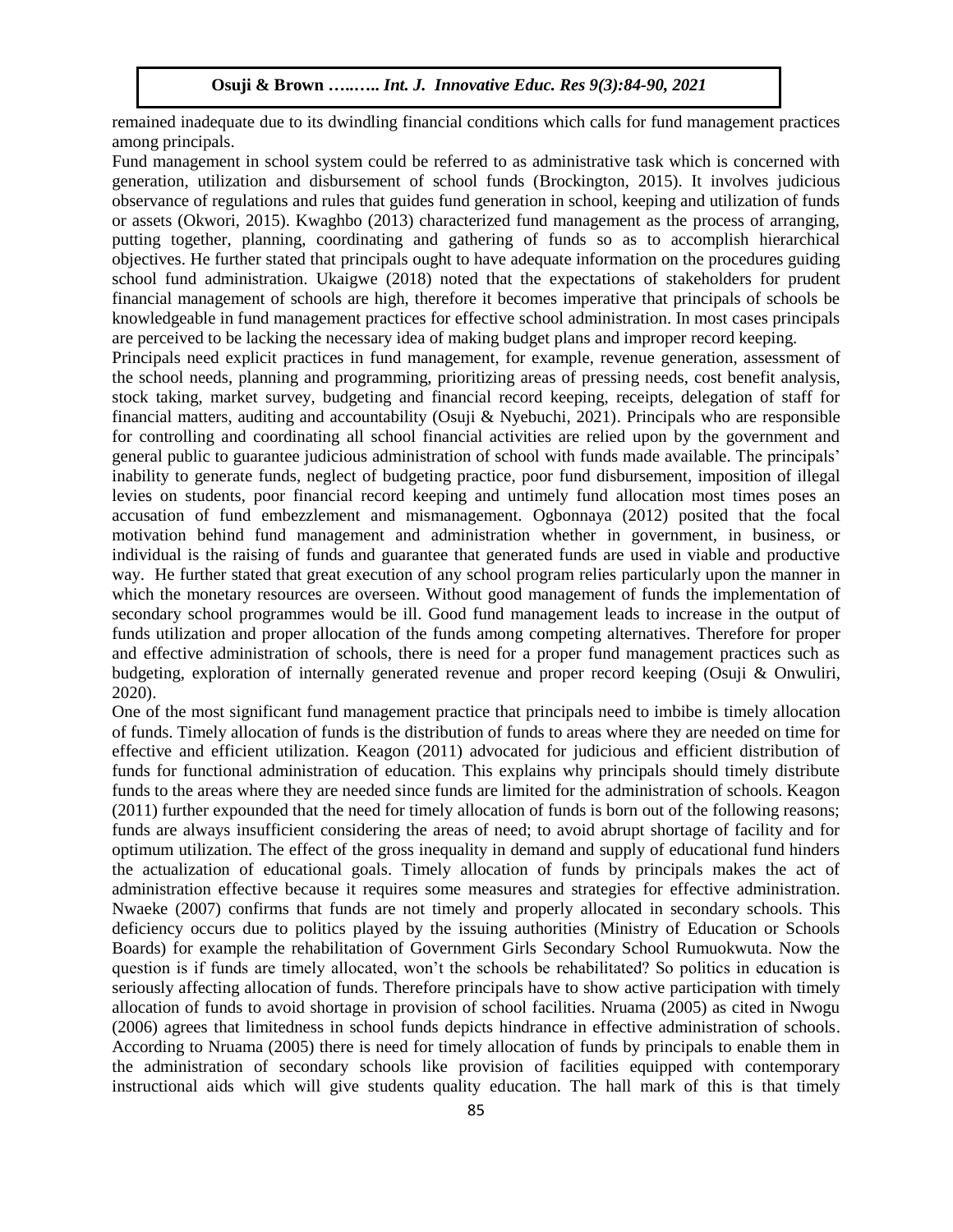allocation of funds by principals as a strategy of fund management portrays effective and efficient administration and decision making which influences principals' administration of schools.

Record-keeping is also an important fund management practice adopted by principals for effective administration of schools. Mngoma (2009) stipulated that efficient planning and management of funds in schools call for the correct record-keeping. Schools principals keep records of all financial transactions ranging from the income to the expenditure. Accounting is an important aspect of fund management in school which enables principals for proper checks and balance in the school. Farrant and Onye (2006) stated that the school head who handles a lot of money in the course of the year should keep a strict record of cash book if he is to give proper account. This is because keeping accurate records and periodic checks are essential for discovery of mistakes, losses and misuse of funds made available for running of the school. The principal must facilitate the execution of its statutory functions relating to the assets, liabilities, property and other financial management issues (Mestry, 2004). Akpan as cited in Ukaigwe (2018) stressed the importance of principals' record keeping practices noted that school heads that are in charge of account should keep and maintain proper records so as to provide accurate information on how money is spent and controls mechanism of expense in the school. Record keeping is a fundamental activity in the school system and without it there would be no accountability. The principal is therefore responsible and accountable for management of all the fund made available for running of the school. Based on the aforementioned, the study investigated perceived influence of fund management practices on principals' administration of Public Senior Secondary Schools in Rivers State.

# **Statement of the problem**

Unmistakably, poor monetary administration in schools is probably one of the most deterrent in management of primary and secondary schools in the nation. The issue of misappropriation of fund typically radiates from the failure of many school heads or directors to design and execute school financial plans in accordance with the goal of the school. It has been observed that the state of secondary schools in Rivers State have gradually deteriorated over the years. This is obvious because teaching and learning have gotten less consideration regardless of all the monetary commitment of the government and different wellsprings of funds accessible to schools. In as much as government provide funds to schools and also school heads generate funds internally, no proper account is given on how the funds generated are spent. This can be seen on inadequate instructional facilities in the school, parents are also been tasked certain token used in holding any co-curricular activities, broken chairs and leaking roof, cracked walls and fainted paints are not attended to. The researcher is bothered whether principals of public senior secondary schools in Rivers State, do really manage and judiciously utilize funds made available at their disposal to run the school affairs without misappropriation or mismanagement and to know whether principal's timely allocation of funds and record keeping could help for effective administration of public senior secondary schools in Rivers State.

#### **Purpose of the Study**

The purpose of this study was to investigate perceived influence of fund management practices on principals' administration of Public Senior Secondary Schools in Rivers State. Specifically, the objectives of the study are to:

- 1. examine the extent to which timely allocation of funds as a fund management practice perceived by principals influence principals' administration of public senior secondary schools in Rivers State.
- 2. determine the extent to which record-keeping as a fund management practice perceived by principals influence principals' administration of public senior secondary schools in Rivers State.

# **Research Questions**

- 1. To what extent does timely allocation of funds as a fund management practice perceived by principals influence principals' administration of public senior secondary schools in Rivers State?
- 2. To what extent does record keeping as a fund management practice perceived by principals influence principals' administration of public senior secondary schools in Rivers State?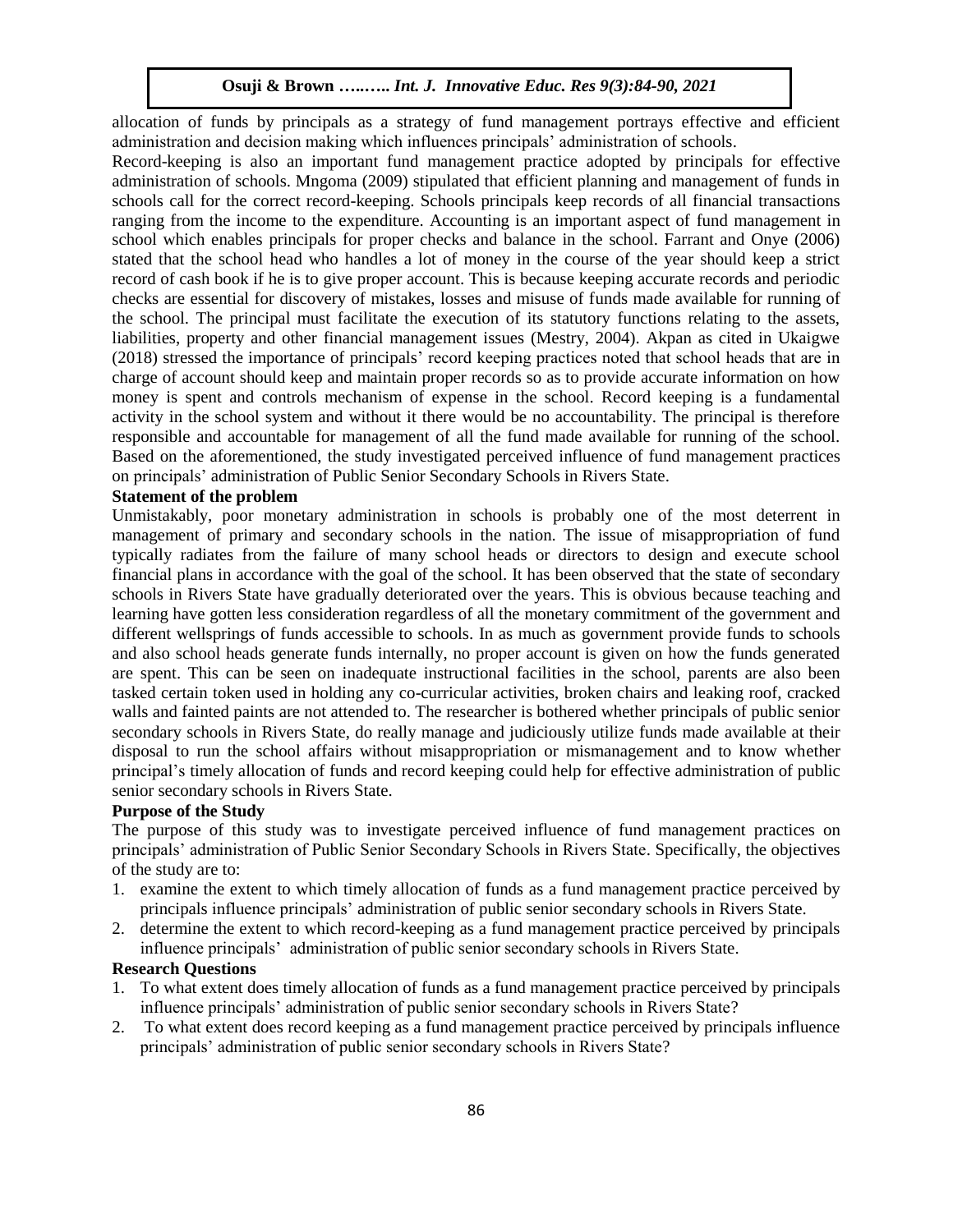#### **Hypotheses**

- Ho<sub>1</sub>: There is no significant difference between the mean responses of male and female principals on the extent timely allocation of funds as a fund management practice perceived by principals influence principals' administration of public senior secondary schools in Rivers State.
- Ho<sub>2</sub>: There is no significant difference between the mean responses of male and female principals on the extent record keeping as a fund management practice perceived by principals influence principals' administration of public senior secondary schools in Rivers State.

#### **METHODOLOGY**

The study adopted descriptive survey design. The population of the study was 268 principals consisting of 138 males and 130 females in all the pubic senior secondary schools in Rivers State. A sample size of 230 principals consisting of 130 males and 100 females derived through simple random sampling technique was used for the study. The instrument for eliciting responses was a self-developed questionnaire titled: "Perceived Influence of Fund Management Practices on Principals' Administration of Public Senior Secondary Schools Questionnaire (PIFMPPAPSSQ)". The instrument had two (2) sections; Sections A and B. Section A dealt with demographic information while Section B had 8 questionnaire items based on the objectives of the study. The response scale was structured on a 4-point Likert rating scale of Very High Extent (VHE); High Extent (HE); Low Extent (LE); and Very Low Extent (VLE) with values 4, 3, 2 and 1 respectively. Cronbach Alpha was used to determine and obtain reliability indexes of 0.94 and 0.87. Mean and standard deviation were used to answer the research questions with a criterion mean of 2.50. Questionnaire items with ratings below 2.50 denoted 'Low Extent' while 2.50-2.99 denoted 'High Extent and 3.00 and above signified 'Very High Extent'. The hypotheses were tested using z-test statistics at 0.05 level of significance. Analyzed data therefore, with calculated z-value above the z-critical value of  $\pm 1.96$  was rejected and below  $\pm 1.96$  was accepted.

#### **RESULTS**

**Research Question** 1: *To what extent does timely allocation of funds as a fund management practice perceived by principals influence principals' administration of public senior secondary schools in Rivers State?* 

**Table 1: Mean Responses of Male and Female Principals on the Extent Timely Allocation of Funds as a Fund Management Practice Influence Principals' Administration of Public Senior Secondary Schools.**

| S/N | <b>Items</b>                                                                                                                        | <b>Principals</b><br>(Female)<br>$N = 100$ |           | <b>Principals</b><br>(Male)<br>$N = 130$ |           | Average     | <b>Decision</b> |
|-----|-------------------------------------------------------------------------------------------------------------------------------------|--------------------------------------------|-----------|------------------------------------------|-----------|-------------|-----------------|
|     |                                                                                                                                     | $\overline{\mathbf{x}}$                    | <b>SD</b> | x                                        | <b>SD</b> | <b>Mean</b> |                 |
| 1   | Allocating funds on time helps to verify school expressed<br>needs                                                                  | 3.25                                       | 0.72      | 2.95                                     | 0.58      | 3.10        | <b>VHE</b>      |
| 2   | Disbursement of funds on time to the areas of need<br>strengthens effective administration of school                                | 3.00                                       | 0.60      | 3.09                                     | 0.53      | 3.05        | <b>VHE</b>      |
| 3   | Allocation of funds to consider need to full utilization<br>influence fund control mechanism                                        | 2.77                                       | 0.50      | 3.04                                     | 0.62      | 2.91        | HE              |
| 4   | Allocating funds on time based on staff and students<br>strengths enhances budget guidelines in executing projects<br>in the school | 3.19                                       | 0.69      | 3.30                                     | 0.76      | 3.25        | <b>VHE</b>      |
|     | Grand mean & SD<br>=                                                                                                                | 3.05                                       | 0.63      | <b>3.10</b>                              | 0.62      | <b>3.08</b> | <b>VHE</b>      |
|     | <b>Source:</b> Field Survey, (2021)                                                                                                 |                                            |           |                                          |           |             |                 |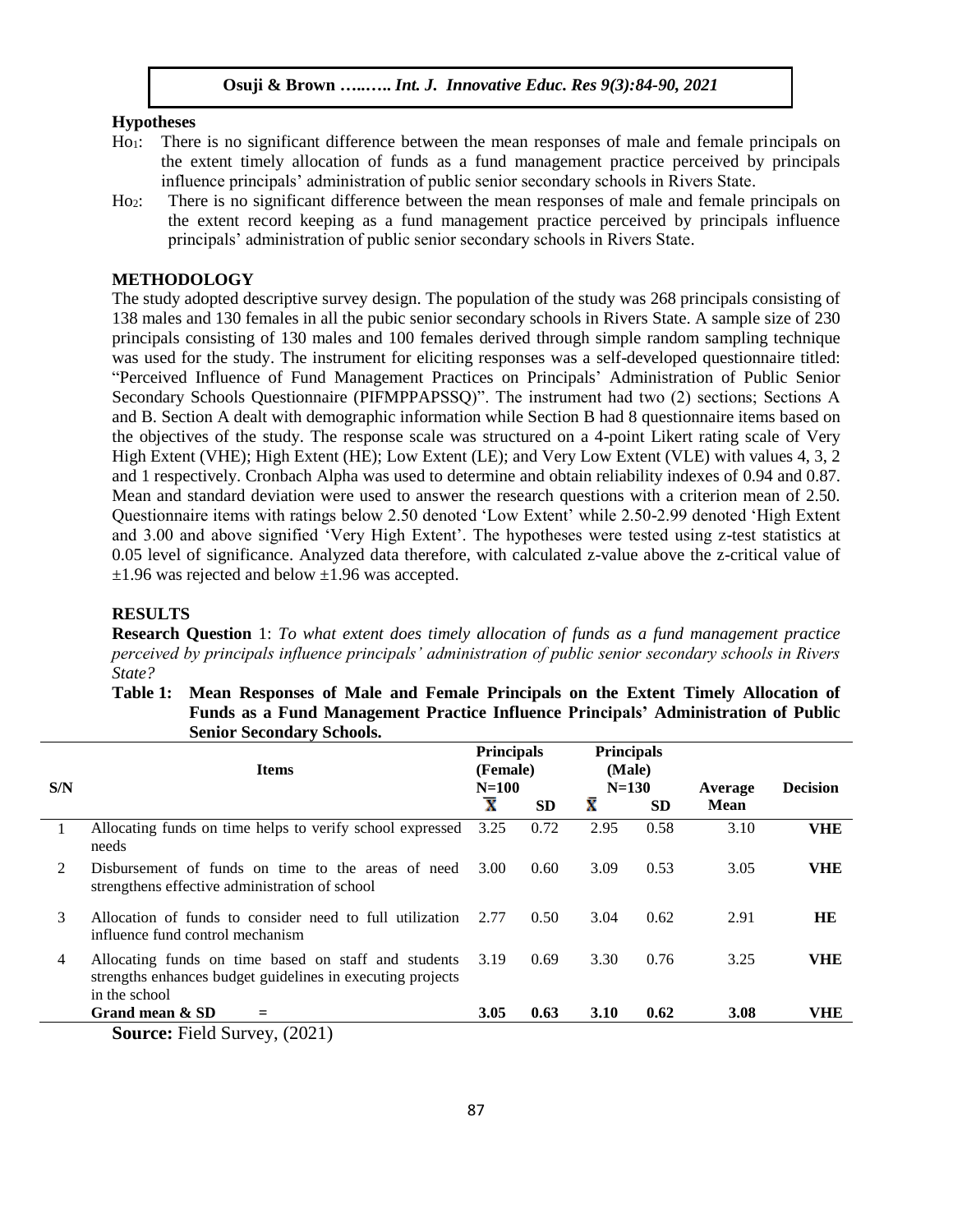The result on table 1 revealed that all the questionnaire items 1, 2, 3 and 4 had grand mean scores of 3.05 and 3.10 and corresponding standard deviation of 0.63 and 0.62 as responded by both male and female principals. This indicated that to a very high extent timely allocation of funds as a fund management practice influence principals' administration of public senior secondary schools in Rivers State.

**Research Question 2:** *To what extent does record keeping as a fund management practice perceived by principals influence principals' administration of public senior secondary schools in Rivers State?* 

# **Table 2: Mean Responses of Male and Female Principals on the Extent Record Keeping as a Fund Management Practice Influence Principals' Administration of Public Senior Secondary Schools**

| S/N | <b>Items</b>                                                                                                                                   | <b>Principals</b><br>(Female) | $N=100$   | <b>Principals</b><br>(Male)<br>$N = 130$ |           | Average     | <b>Decision</b> |
|-----|------------------------------------------------------------------------------------------------------------------------------------------------|-------------------------------|-----------|------------------------------------------|-----------|-------------|-----------------|
|     |                                                                                                                                                | $\overline{\textbf{x}}$       | <b>SD</b> | Ÿ                                        | <b>SD</b> | <b>Mean</b> |                 |
| 5   | Accurate record keeping of income and expenditure<br>as a financial management strategy enhances effective<br>administration of schools        | 3.31                          | 0.78      | 2.90                                     | 0.72      | 3.11        | VHE             |
| 6   | Detailed information and timely recirculation of<br>account enhances financial management for effective<br>administration of secondary schools | 3.08                          | 0.61      | 2.65                                     | 0.51      | 2.87        | HE              |
| 7   | Accurate provision of accountability of fund spent<br>enhances accounting procedures in the school                                             | 3.13                          | 0.77      | 3.09                                     | 0.73      | 3.11        | VHE             |
| 8   | Documenting expenditure as guide for future<br>reference controls mechanism of expense in the<br>school                                        | 2.73                          | 0.63      | 2.96                                     | 0.69      | 2.85        | <b>HE</b>       |
|     | Grand Mean & SD<br>$\sim$<br>----<br>$\lambda$ $\sim$ $\sim$ $\lambda$ $\lambda$                                                               | 3.06                          | 0.70      | <b>2.90</b>                              | 0.66      | 2.99        | HE              |

**Source:** Field Survey, (2021)

The result on table 2 revealed that all the questionnaire items 5, 6, 7 and 8 had grand mean scores of 3.06 and 2.90 and corresponding standard deviation of 0.70 and 0.66 for male and female principals. This shows that to a high extent record keeping as a fund management practice influence principals' administration of public senior secondary schools in Rivers State.

# **Hypotheses**

Ho1:There is no significant difference between the mean responses of male and female principals on the extent timely allocation of funds as a fund management practice perceived by principals influence principals' administration of public senior secondary schools in Rivers State.

**Table 3: z-test Analysis of Difference Between the Mean Responses of Male and Female Principals on the Extent Timely Allocation of Funds as a Fund Management Practice Influence Principals' Administration of Public Senior Secondary Schools.**

| <b>Respondents</b> |     |      | SD   | SL   | DF  | z-cal.  | z-crit.    | <b>Decision</b> |
|--------------------|-----|------|------|------|-----|---------|------------|-----------------|
| Female Principals  | 100 | 3.05 | 0.63 |      |     |         |            |                 |
|                    |     |      |      | 0.05 | 228 | $-0.76$ | $\pm 1.96$ | Accepted        |
|                    |     |      |      |      |     |         |            |                 |
| Male Principals    | 130 | 3.10 | 0.62 |      |     |         |            |                 |

**Source:** Field Survey, (2021)

Data on Table 3 above revealed z-test analysis of difference between the mean responses of male and female principals on the extent timely allocation of funds as a fund management practice perceived by principals influence principals' administration of public senior secondary schools in Rivers State. At 0.05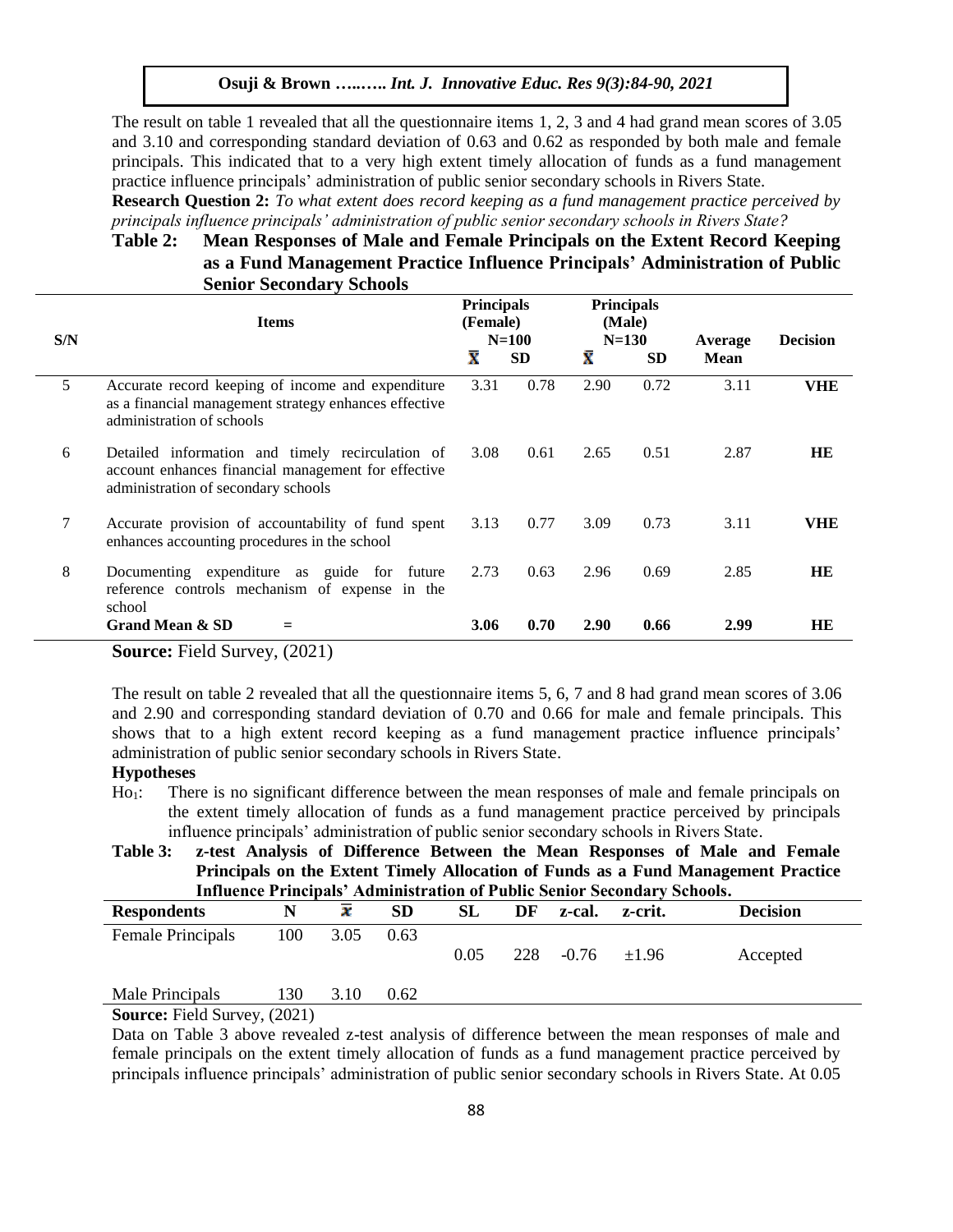level of significance and 228 degree of freedom, the z-calculated value of -0.76 was less than the zcritical value of  $\pm 1.96$ , the null hypothesis was accepted, which states that there is no significant difference between the mean responses of male and female principals on the extent timely allocation of funds as a fund management practice perceived by principals influence principals' administration of public senior secondary schools in Rivers State.

Ho2: There is no significant difference between the mean responses of male and female principals on the extent record keeping as a fund management practice perceived by principals.

**Table 4: z-test Analysis of Difference Between the Mean Responses of Male and Female Principals on the Extent Record Keeping as a Fund Management Practice Influence Principals' Administration of Public Senior Secondary Schools.**

| <b>Respondents</b> |     | х    | <b>SD</b> | <b>SL</b> | DF  | z-cal.  | z-crit.    | <b>Decision</b> |
|--------------------|-----|------|-----------|-----------|-----|---------|------------|-----------------|
| Female Principals  | 100 | 3.06 | 0.70      |           |     |         |            |                 |
|                    |     |      |           | 0.05      | 228 | $-0.74$ | $\pm 1.96$ | Accepted        |
| Male Principals    | l30 | 2.90 | 0.66      |           |     |         |            |                 |
|                    |     |      |           |           |     |         |            |                 |

#### **Source: Field Survey, (2020)**

Table 4 above showed z-test analysis of difference between the mean responses of male and female principals on the extent record keeping as a fund management practice perceived by principals influence principals' administration of public senior secondary schools in Rivers State. At 0.05 level of significance and 228 degree of freedom, the z-calculated value of  $-0.74$  was less than the z-critical value of  $\pm 1.96$ , the null hypothesis was accepted, which states that there is no significant difference between the mean responses of male and female principals on the extent record keeping as a fund management practice perceived by principals influence principals' administration of public senior secondary schools in Rivers State.

# **DISCUSSION OF FINDINGS**

Findings in table 1 revealed that to a very high extent timely allocation of funds as a fund management practice influence principals' administration of public senior secondary schools in Rivers State with average mean score of 3.08. Data in table 3 revealed that there was no significant difference between the mean responses of male and female principals on the extent timely allocation of funds as a fund management practice perceived by principals influence principals' administration of public senior secondary schools in Rivers State with z-calculated value of -0.76 which was less than the z-critical value of  $\pm$ 1.96. This finding is in agreement with the view of Nruama (2005) who opined that there is need for timely allocation of funds by principals to enable them in the administration of secondary schools like provision of facilities equipped with contemporary instructional aids which will give students quality education.

Findings in table 2 revealed that to a high extent record keeping as a fund management practice influence principals' administration of public senior secondary schools in Rivers State with average mean score of 2.99. Again information in table 4 further revealed that there was no significant difference between the mean responses of male and female principals on the extent record keeping as a fund management practice perceived by principals influence principals' administration of public senior secondary schools in Rivers State with z-calculated value of -0.74 which was less than the z-critical value of  $\pm 1.96$ . This finding authenticates with Akpan as cited in Ukaigwe (2018) who stressed the importance of record keeping practices noted that school heads that are in charge of account should keep and maintain proper records so as to provide accurate information on how money is spent and control mechanism of expense in the school. Supporting the above finding, Farrant and Onye (2006) stated that the school head who handles a lot of money in the course of the year should keep a strict record of cash book if he is to give proper account because keeping accurate records and periodic checks are essential for discovery of mistakes, losses and misuse of funds made available for running of the school.